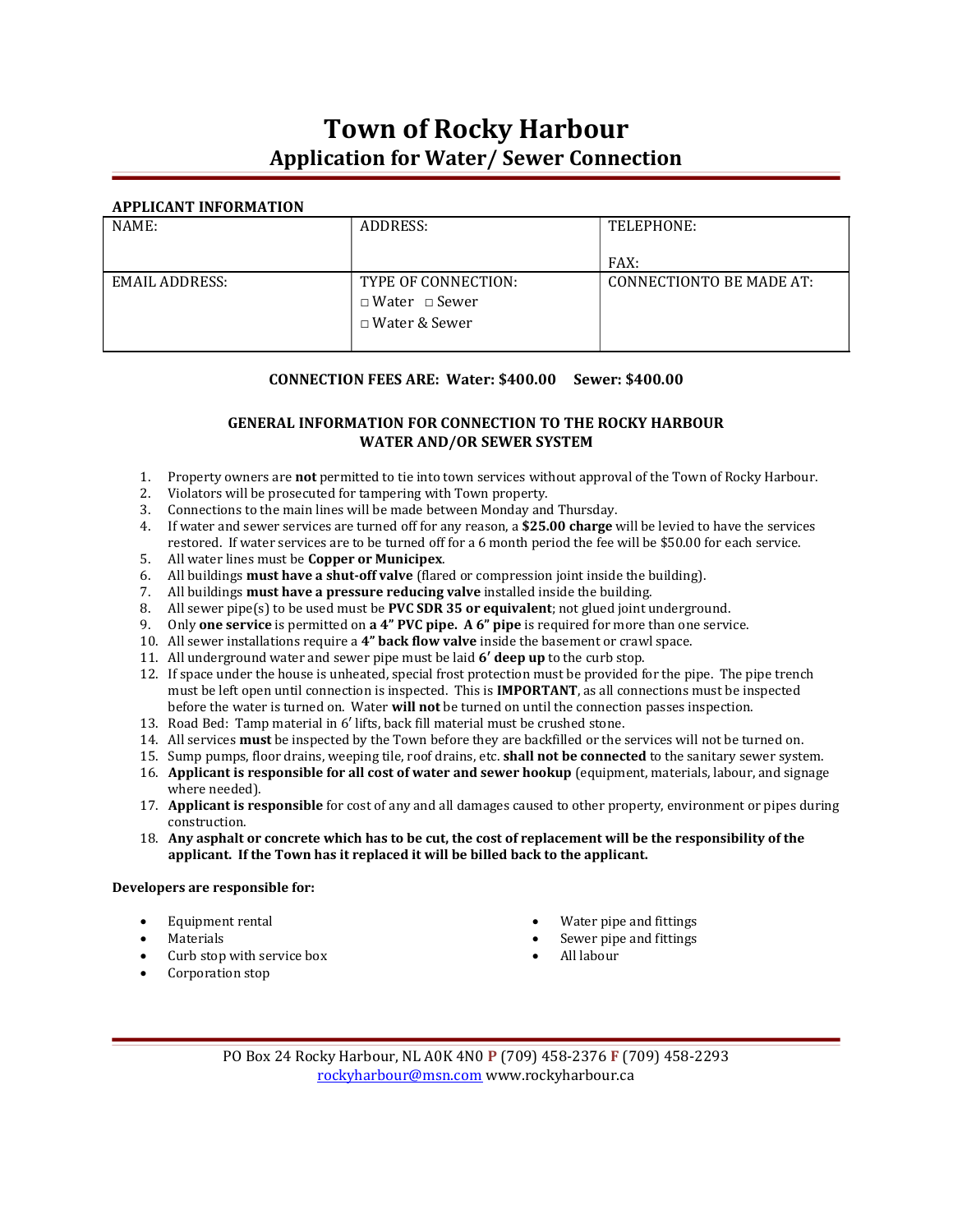# Town of Rocky Harbour Application for Water/ Sewer Connection

Plot Plan (Showing location of building, rear yard depth, side yard width & front yard depth, and water and sewer pipes to be connected)

| <b>Back</b>                |                                                                 |  |  |
|----------------------------|-----------------------------------------------------------------|--|--|
|                            |                                                                 |  |  |
|                            |                                                                 |  |  |
|                            |                                                                 |  |  |
|                            |                                                                 |  |  |
|                            | <b>Building</b>                                                 |  |  |
|                            |                                                                 |  |  |
|                            |                                                                 |  |  |
|                            |                                                                 |  |  |
|                            |                                                                 |  |  |
|                            | Front                                                           |  |  |
|                            |                                                                 |  |  |
|                            |                                                                 |  |  |
|                            |                                                                 |  |  |
|                            | <u> 1980 - Johann Barn, mars an t-Amerikaansk kommunister (</u> |  |  |
| Signature of Applicant     | Date                                                            |  |  |
|                            |                                                                 |  |  |
| <b>FOR OFFICE USE ONLY</b> |                                                                 |  |  |
|                            |                                                                 |  |  |
|                            |                                                                 |  |  |
|                            |                                                                 |  |  |
|                            |                                                                 |  |  |
|                            |                                                                 |  |  |

# GENERAL INFORMATION FOR CONNECTION TO THE

PO Box 24 Rocky Harbour, NL A0K 4N0 P (709) 458-2376 F (709) 458-2293 rockyharbour@msn.com www.rockyharbour.ca